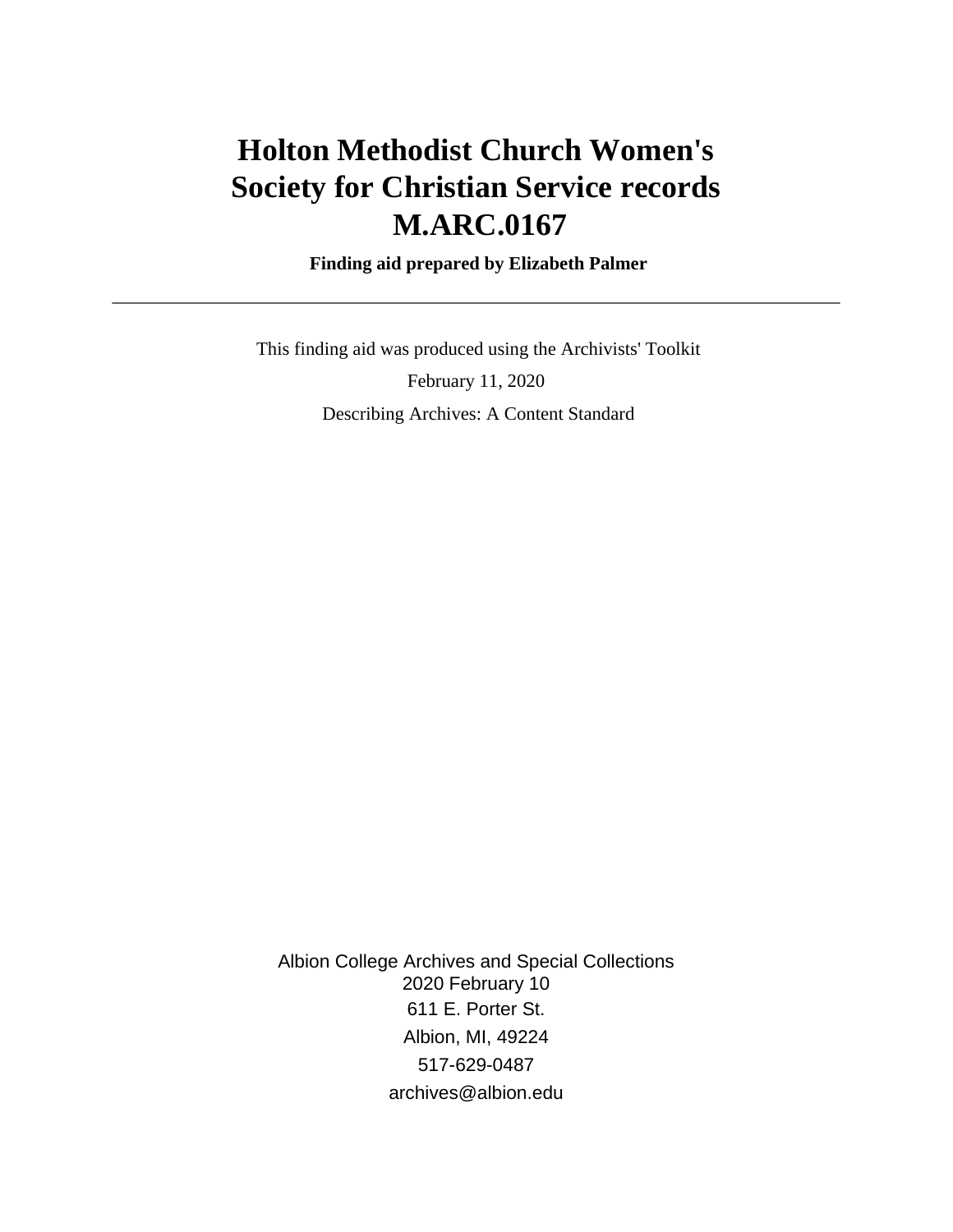# **Table of Contents**

l,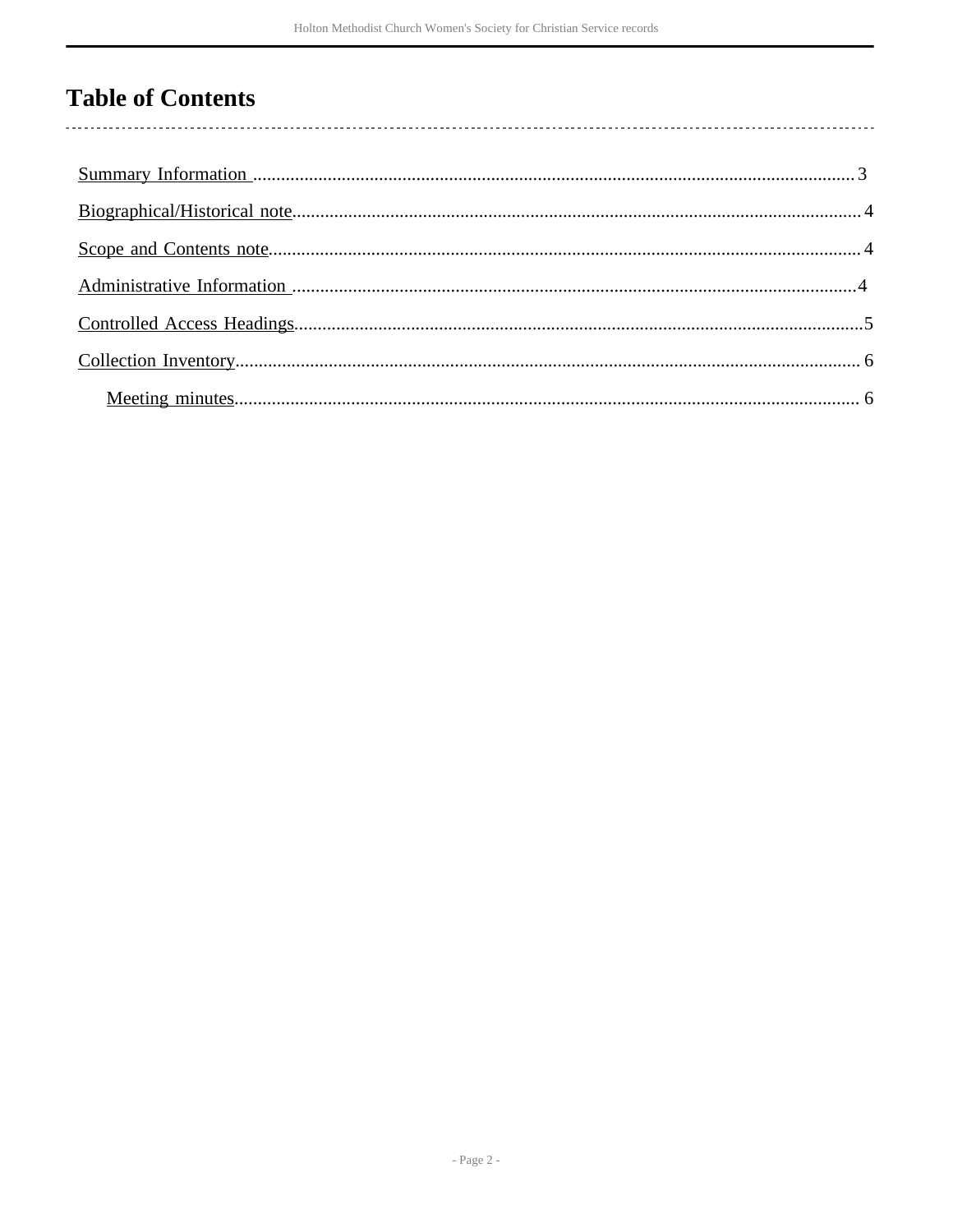## <span id="page-2-0"></span>**Summary Information**

 $\ddotsc$ 

| <b>Repository</b>                                             | Albion College Archives and Special Collections                                                                                                                                                                                                                     |  |  |  |
|---------------------------------------------------------------|---------------------------------------------------------------------------------------------------------------------------------------------------------------------------------------------------------------------------------------------------------------------|--|--|--|
| <b>Title</b>                                                  | Holton Methodist Church Women's Society for Christian Service records                                                                                                                                                                                               |  |  |  |
| Date [inclusive]                                              | 1953-1969                                                                                                                                                                                                                                                           |  |  |  |
| <b>Extent</b>                                                 | 0.5 Linear feet 1 hollinger box                                                                                                                                                                                                                                     |  |  |  |
| Language                                                      | English                                                                                                                                                                                                                                                             |  |  |  |
| <b>Language of Materials note</b> The material is in English. |                                                                                                                                                                                                                                                                     |  |  |  |
| <b>Abstract</b>                                               | The Holton Methodist Church Women's Society for Christian Service<br>records document the activity of the organization from 1953-1969. The<br>collection consists of meeting minutes, and a records and report book. The<br>collection is arranged chronologically. |  |  |  |

#### **Preferred Citation note**

[Item], [Folder], [Box], [Collection Number and Title], Archives and Special Collections,Stockwell-Mudd Library, Albion College. Albion, MI.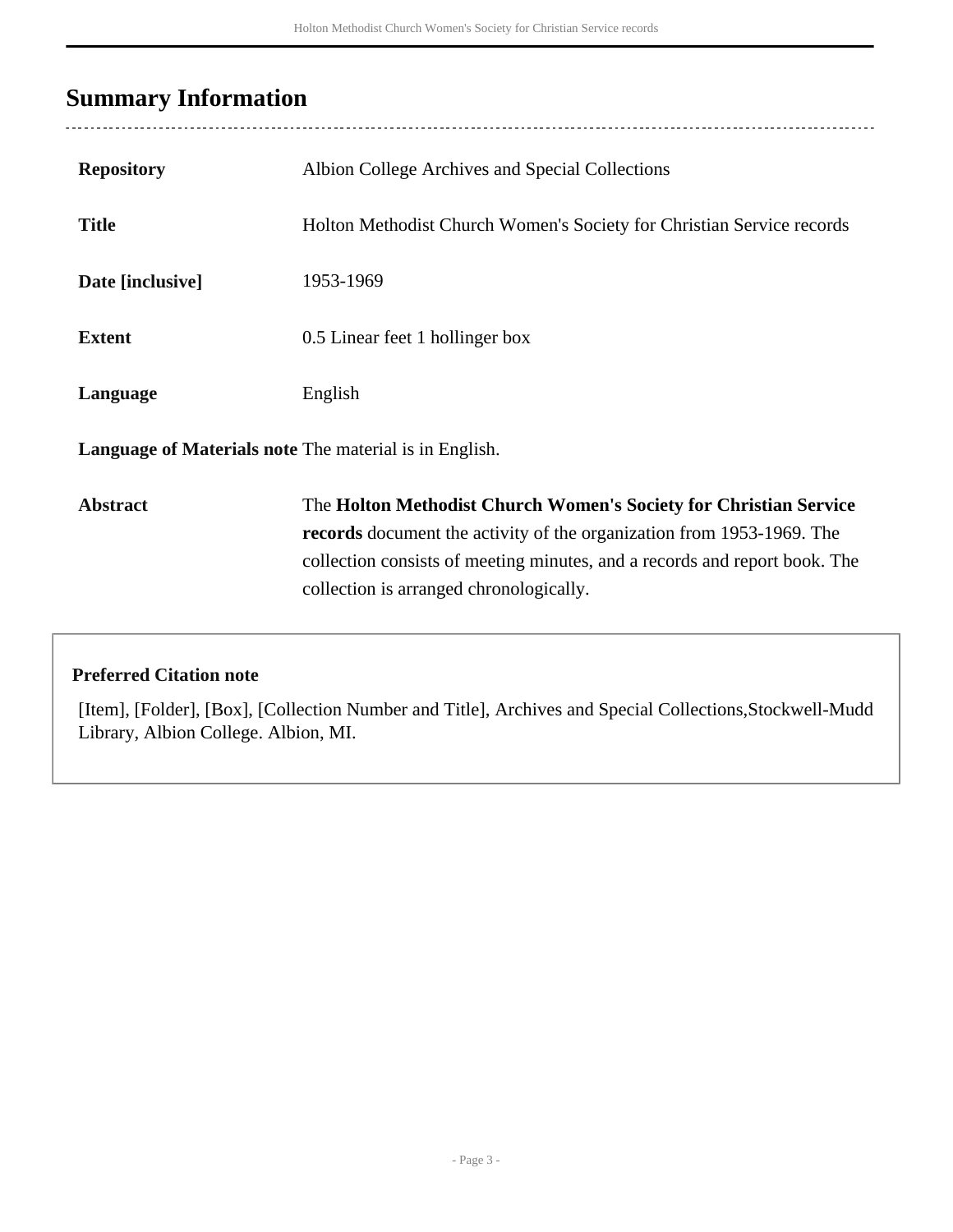## <span id="page-3-0"></span>**Biographical/Historical note**

The **Holton Methodist Church** was founded by Reverend L.J. Griffin 1866 July 5 as part of the Fox Lake Circuit. It became the Holton United Methodist Church in 1968-1969. Before the redistrciting of the Michigan Conference, it belonged to the Grand Rapids District. The church now belongs to the Midwest District of the Michigan Conference.

Women's groups, like the **Women's Society for Christian Service**, have been active advocates for social justice, human rights, and missionary work since the mid nineteeth cenutry.

### <span id="page-3-1"></span>**Scope and Contents note**

The **Holton Methodist Church Women's Socity for Christian Service records** consist of meeting minutes and a records and report book. The collection is arranged chronologically. Records date from 1953-1969.

### <span id="page-3-2"></span>**Administrative Information**

#### **Publication Information**

Albion College Archives and Special Collections 2020 February 10

#### **Conditions Governing Access note**

This collection is open for research.

#### **Conditions Governing Use note**

The literary rights to this collection are assumed to rest with the person(s) responsible for the production of the particular items within the collection, or with their heirs or assigns. Researchers bear full legal responsibility for acquisition to publish from any part of said collection per Title 17, United States Code. The Albion College Archives and Special Collections Department may reserve the right to intervene as intermediary at its own discretion.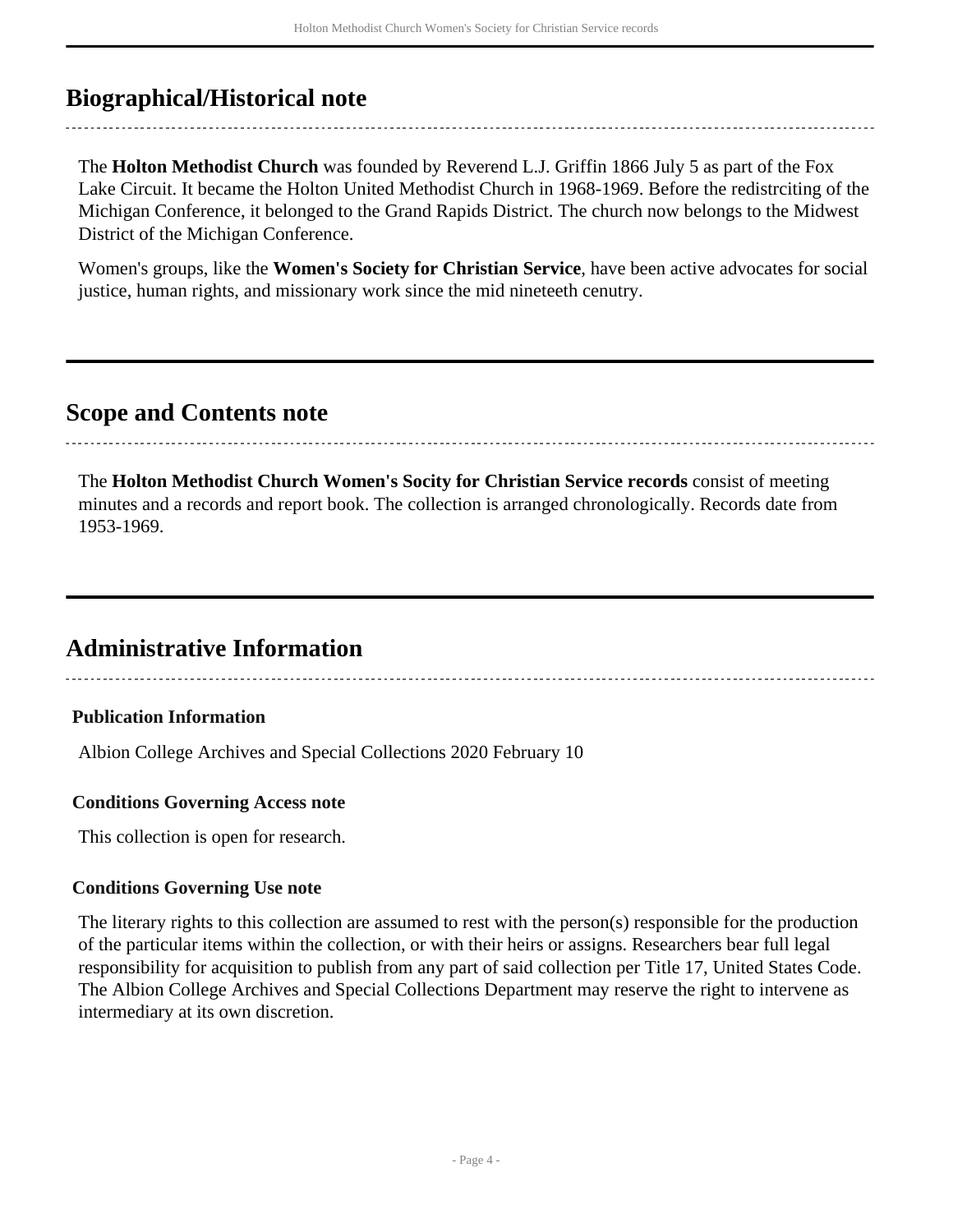#### **Immediate Source of Acquisition note**

Source of acquisition unknown.

## <span id="page-4-0"></span>**Controlled Access Headings**

#### **Subject(s)**

• Church

..........................

- Missionary stories
- Women's missionaries
- Women's prayer groups